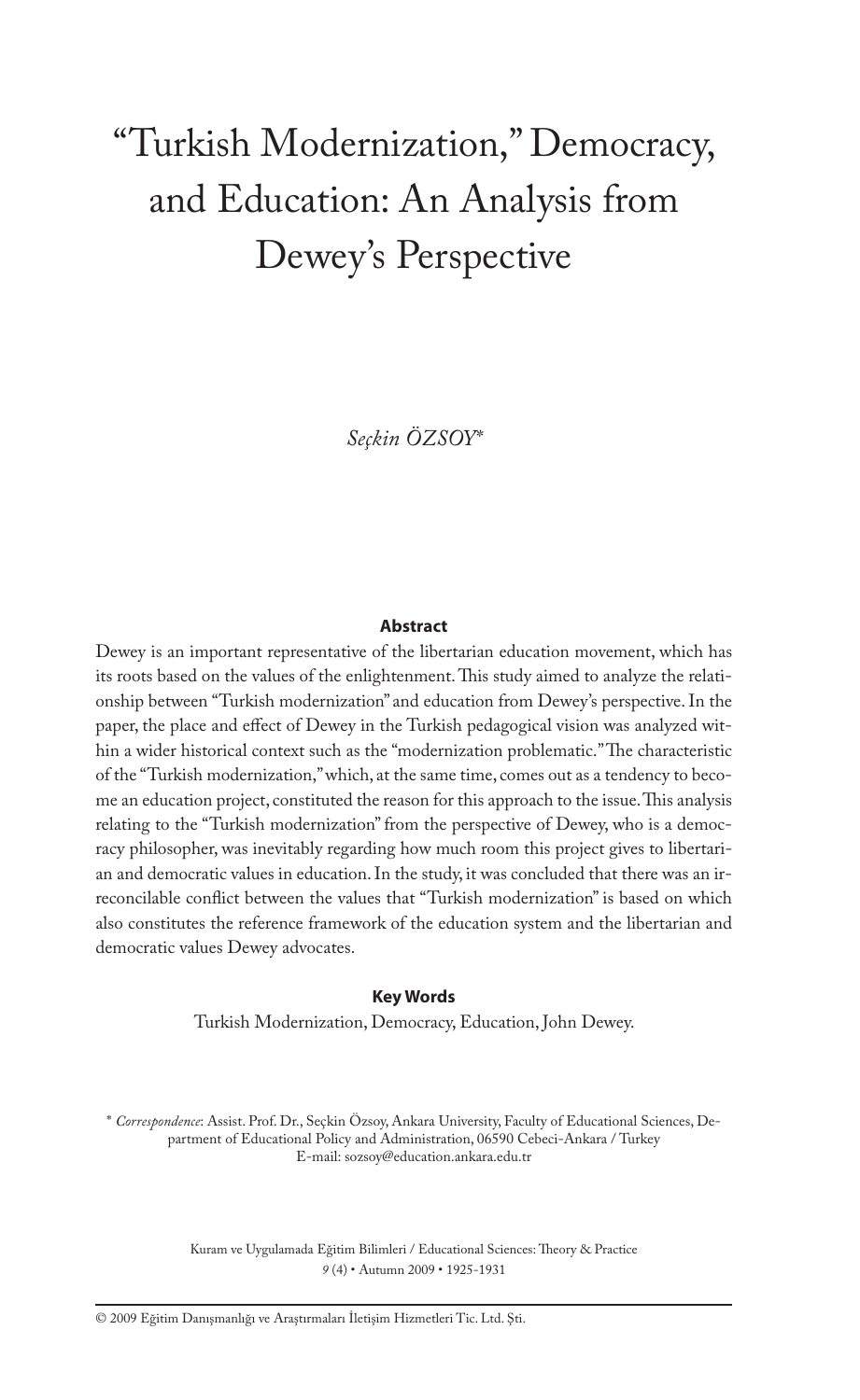This study can be described as a reading on Dewey and the relationship between the "Turkish modernization" and education from his perspective. The fundamental aim of the study was to evaluate the influence of Dewey on Turkish pedagogical thinking within a wider historical context such as the "modernization problematic."

## **Dewey in Turkey: An Intellectual Conundrum**

In Turkey, Dewey is a thinker who was discovered by a very small intellectual circle, relatively late, often misunderstood and misintroduced (Wolf-Gazo, 1996). In Turkey, Dewey is seen only as an education philosopher, his works in other fields have not received enough attention and almost ignored. It is striking that educationists in Turkey, whilst evaluating Dewey within the context of the conflicts between reconstructivist, progressive, or pragmatist approaches or whilst taking his criticisms aimed at traditional education into consideration, have not felt the need to associate these thoughts of his with the other dimensions of his philosophy and to link these to the issue of democracy. The lack of a holistic approach in intellectuals in Turkey relating to Dewey has also led to inadequacies in interpreting his report (Dewey, 1939) relating to the Turkish national education (Ata, 2001; Bal, 1974; Bender, 2005; Brickman, 1984; Wilson & Başgöz, 1968).

Dewey visited Turkey approximately a year after the declaration of the Republic (in 1924), during a twilight period when the "old" had disappeared but the "new" had not yet materialized. It is seen that as a result of his observations in Turkey, he approached the reformation efforts made in the field of education positively, was impressed by the ideal of the Republic, the infrastructure of which was being founded in Ankara under conditions of deprivation and that he viewed this ideal sympathetically (Akyüz, 1999). Dewey's short (2 months) visit to Turkey is completely a conundrum (Ata, 2001). There is no clear and certain information in the literature regarding either the start or end dates of this visit, by whom or which institution and for what purpose and with what authority Dewey was invited (Bilgi & Özsoy, 2005).

Dewey has a specific place among the foreign experts who have come to Turkey (Akkutay, 1996; Ergun, 1982). The founding leaders of the Republic who wanted to achieve a lot in a little time were influenced by Dewey's pragmatist philosophy to a great extent (Bal, 1989, 1991;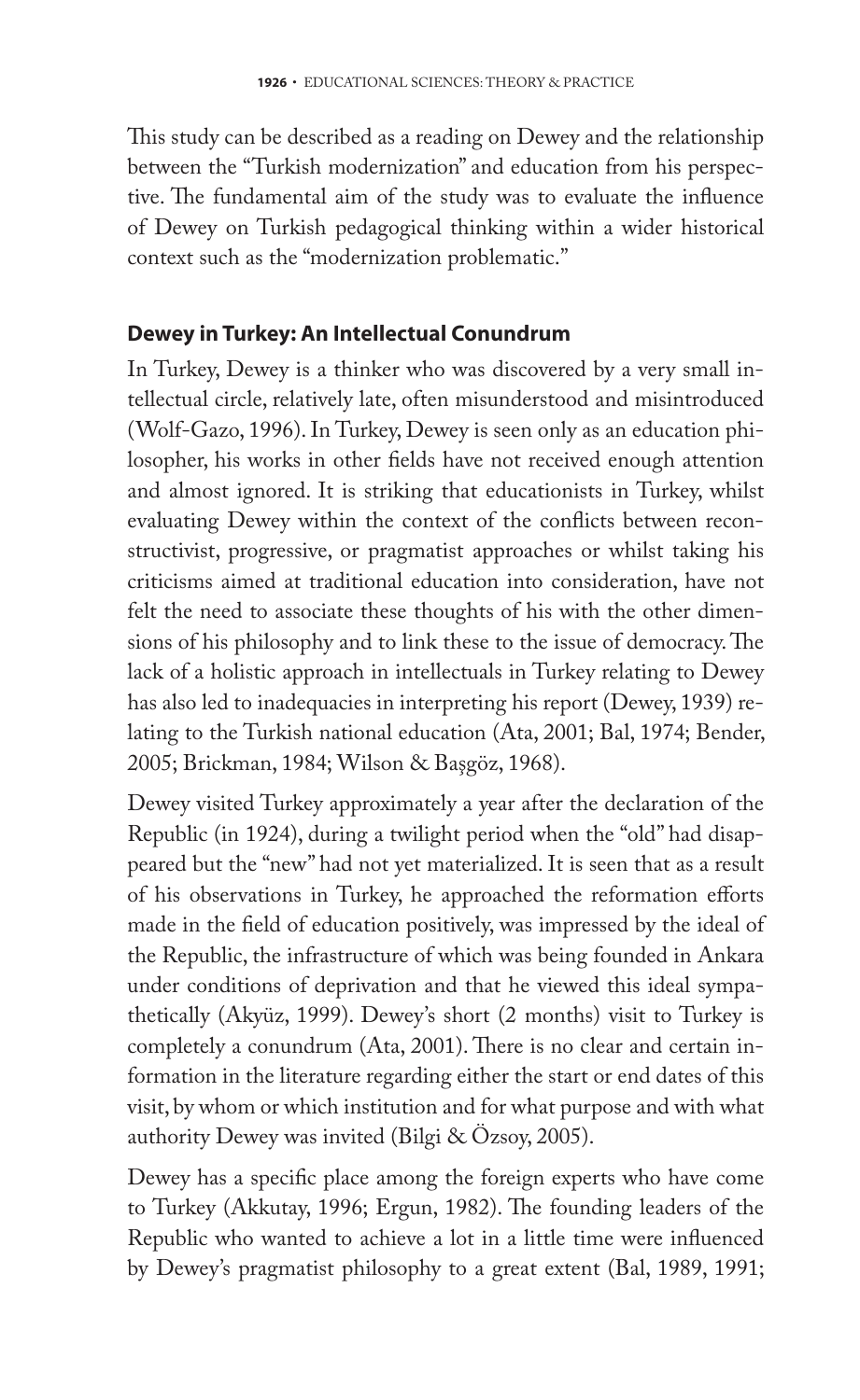Büyükdüvenci, 1995; Ergun, 1987; Kırby, 2000). Dewey's holistic approach to educational issues renders him unique among the foreign experts who have come to Turkey.

### **"Turkish Modernization" and Education**

The most distinctive characteristic of Turkish modernization which distinguishes it from its western examples is that it is a state-centered project (Aktar, 1993; Ercan, 1996; İnsel, 1996, 2002; Mardin, 2000; Sarıbay, 1982; Tarih Vakfı, 1998, 1999a). In Turkey, instead of transforming the individual into the citizen-subject position through a "rights philosophy," a modernization strategy was followed which brought the nationstate to the position of organizing and defining dominant subject of the society (Can, 1998; Durgun, 1997; Keyman, & İçduygu, 1998; Nişancı, 2001; Öğün, 1995). Furthermore, Turkey is the only Muslim country adopting secularism as the fundamental principle of the modernization project. Another principal characteristic setting the Turkish modernization separate from the modernization projects (Berman, 1992) of other countries is that it is at the same time an education project (Eisenstadt, 1999; Vaner, 2000).

## **"Turkish Modernization" and Education from Dewey's Perspective: A Balance Sheet Attempt**

A clear distinction needs to be made between Dewey's democracy design and an authoritarian modernization design implemented as some kind of a human and social engineering. The method adopted in the Republic's education project is "from the top to the bottom, from the outside towards the inside." This method contradicts with Dewey's pedagogical principles as much as his understanding of democracy (Chomsky, 2007). Whilst education always acquires meaning and value with its instrumental aspect in the Turkish modernization project; Dewey (1996) attributes education an "intrinsic" value instead of an "instrumental" one.

In the Turkish modernization, which is a typical nation-state creation project, individuals have been left face to face with the necessity of defining and legitimizing their differences and interactions according to the priorities and interests of the nation-state (Nişancı, 2001). On looking from the Deweyian perspective, a nation-state form which adopts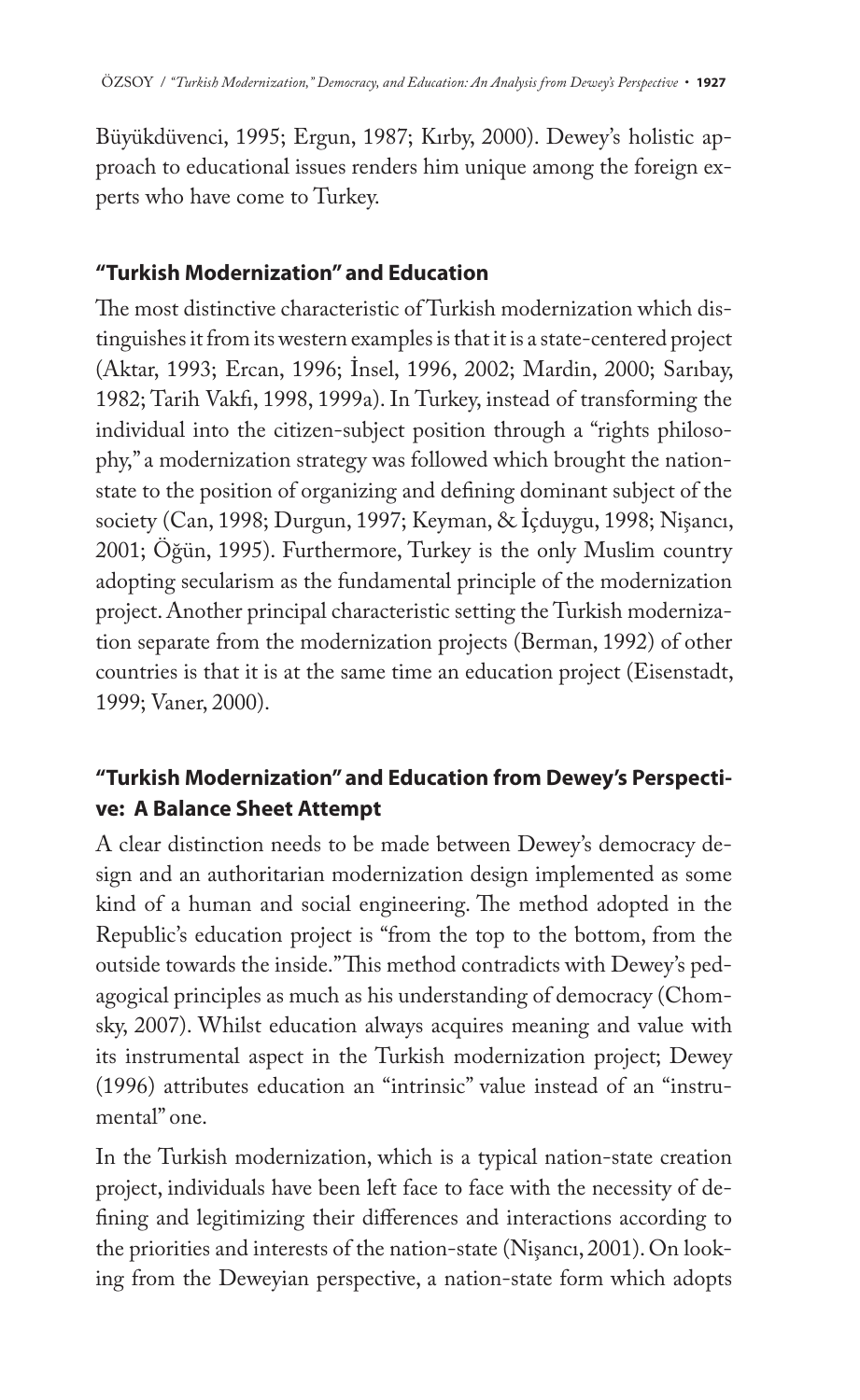homogeneity as a principle is a restrictive social institution restricting the creation and interaction of free individuals.

Although the Republic's education project was based on "equality of opportunity" and "coed education" principles as discourse, in practice, a mentality which turned these principles into their opposites prevailed (Arat, 1999; Özsoy, 2004a; Tan, 1994; Ünal & Özsoy, 1999). In the Dewey pedagogy, the principles of democratic localization of the education system and the autonomy of the school have an important place (Barber, 1995; Pereira, 2007; Shook, 2002). It has not been possible to implement these principles during any period in the history of Turkish education. This in turn may be evaluated as a striking indicator of the weakness of the Turkish modernization project on the democracy front.

In all types and levels of the Turkish education system, one of the fundamental objectives of the school has been to prepare the student for the next level of education and life. Whereas according to Dewey (1996), school should not be a preparation for life but life itself. In the Republic's education project, a "pedagogyzm" is prevalent which exhibits itself in the form of attributing an educational value in itself independent of education and educational issues (Özsoy, 2004b). One of Dewey's (1996) fundamental pedagogical beliefs is that there is no lesson or subject which can attribute educational value on its own.

Whilst Dewey objected to all types of social exclusion and supervision mechanisms in education; starting from the early years of the Republic, education has increasingly become an exam and success focused selective system in Turkey. In reality, in the Turkish modernization project run by the state elites, the fundamental priority of education has been bringing up elites (Eskicumalı, 2003; Tarih Vakfı, 1999b; Tekeli, 1983; Türköne, 2003; Ünal, 1999; Zürcher, 1998). Dewey argues that modernization cannot be brought about by bringing up a small number of leaders, and that it is a requirement of democracy for all citizens to receive education (Westbrook, 1993; Eastman, 1968).

### **Conclusion**

In the present study, it was concluded that there is an irreconcilable conflict between the values the Turkish modernization is based on which is at the same time an education project and the libertarian and democratic values Dewey advocates.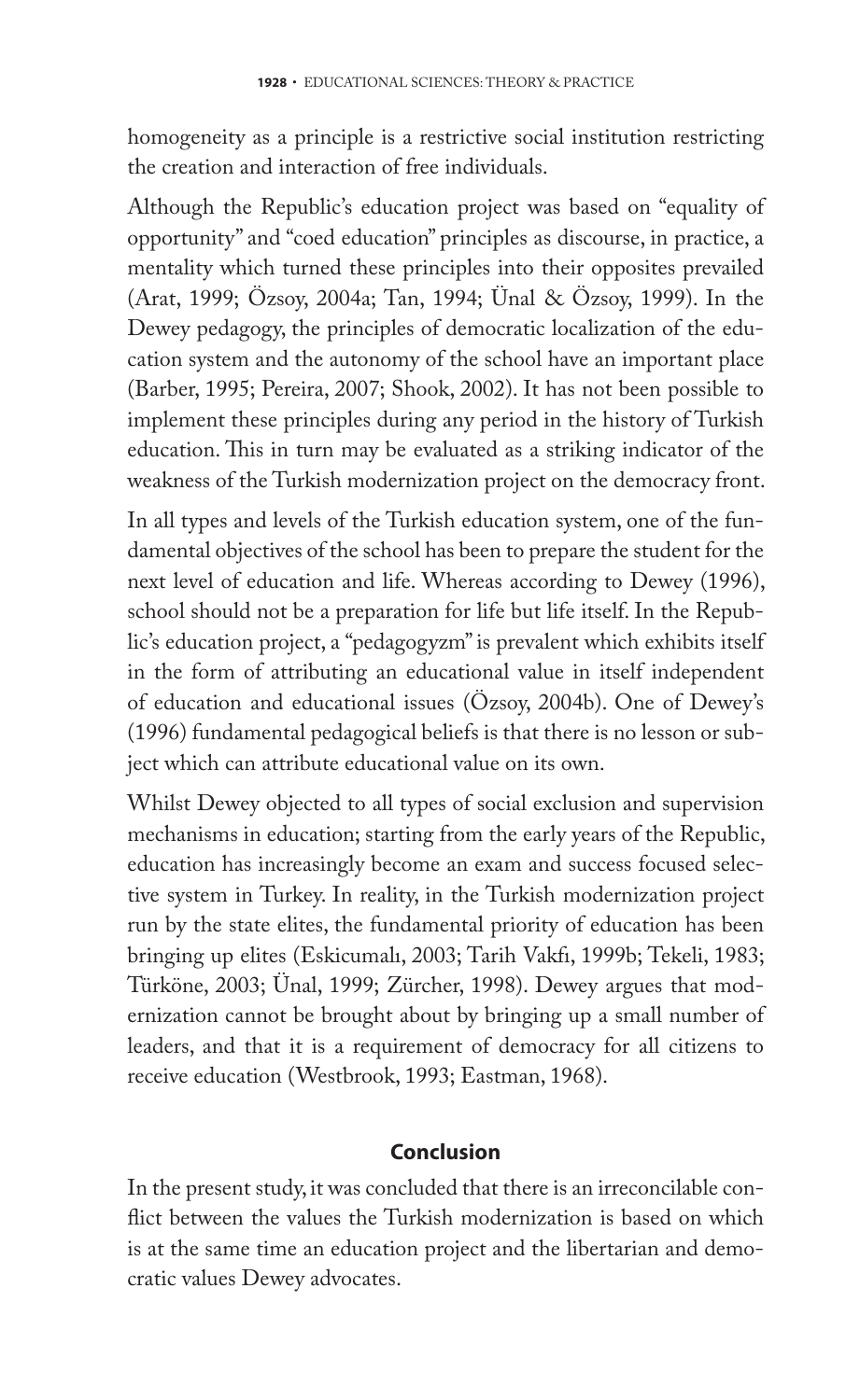#### **References/Kaynakça**

Akkutay, Ü. (1996). *Milli eğitimde yabancı uzman raporları*. Ankara: Avni Akyol Kültür ve Eğitim Ümit Vakfı Yayını.

Aktar, C. (1993). *Türkiye'nin Batılılaştırılması*. İstanbul. Ayrıntı Yayınları.

Akyüz, Y. (1999). *Türk eğitim tarihi (başlangıçtan 1999'a)* (7. baskı). İstanbul: Alfa Yayınları.

Alves-Bernard, I. (1996). Des médıatıons éducatıves à l'actualıté de John Dewey. *Spırale- Revue de Recherches en Education*, *17*, 101-115.

Arat, Y. (1999). Türkiye'de Modernleşme Projesi ve kadınlar. S. Bozdoğan ve R. Kasaba (Ed.), *Türkiye'de modernleşme ve ulusal kimlik* içinde (2. baskı, s. 82-98). İstanbul: Tarih Vakfı Yurt Yayınları.

Ata, B. (2001). 1924 Türk basını ışığında Amerikalı eğitimci John Dewey'nin Türkiye seyahati. *Gazi Üniversitesi Gazi Eğitim Fakültesi Dergisi*, *21*(3), 193-207.

Bal, H. (1989). John Dewey – M. Necati ve Türkiye'de öğretmen yetiştirme sorunu. *Çağdaş Eğitim*, *14* (142), 29-33.

Bal, H. (1991). *John Dewey'in eğitim felsefesi*. İstanbul: Kor.

Barber, B. R. (1995). *Güçlü demokrasi* (çev. M. Beşikçi). İstanbul: Ayrıntı Yayınları.

Bauman, Z. (2006). *Sosyolojik düşünmek* (çev. A. Yılmaz, 5. basım). İstanbul: Ayrıntı Yayınları.

Bender, M. T. (2005). John Dewey'nin eğitime bakışı üzerine yeni bir yorum. *Gazi Üniversitesi Kırşehir Eğitim Fakültesi*, 6(1), 13-19.

Berman, M. (1992). Modernlik-dün, bugün ve yarın (çev. Ü. Altuğ). *Birikim Dergisi*, *34,* 43-53.

Bilgi, S. & Özsoy, S. (2005). John Dewey's travelings into the project of Turkish modernity. In T. S. Popkewitz (Ed.), *Inventing the modern self and John Dewey modernites and the traveling of pragmatism in education* (pp. 153-177). New York, NY: Palgrave Mac Millan.

Brickman, W.W. (1984). The Turkish cultural and educational revolution: John Dewey's report of 1924. *Western Europen Education*, *XVI* (4), 3-18.

Brubacher, J. S. (1982). Yararcılık, aletçilik ve deneycilik (çev. S. Büyükdüvenci). *Ankara Üniversitesi Eğitim Bilimleri Fakültesi Dergisi*, *15*(2), 299-309.

Büyükdüvenci, S. (1995). John Dewey's impact on Turkish education. In J. Garrison (Ed.), *The new scholarship on Dewey* (pp. 393-400). Norwell, MA: Kluwer Academic Publishers.

Can, B. B. (1998). (Az)gelişme efsanesi ve Eurosentrist-modern standardizasyon. *Özgür Üniversite Forumu*, *1*(4), 186-222.

Chomsky, N. (2007). *Demokrasi ve eğitim* (yay. hzl. N. Ersoy). İstanbul: BGST Yayınları.

Dewey, J. (1995). *Eğitimde ahlâk ilkeleri* (çev. F. Oğuzkan). Ankara: Şafak Matbaacılık.

Dewey, J. (1966). *Tecrübe ve eğitim* (çev. F. Başaran ve F. Varış). Ankara.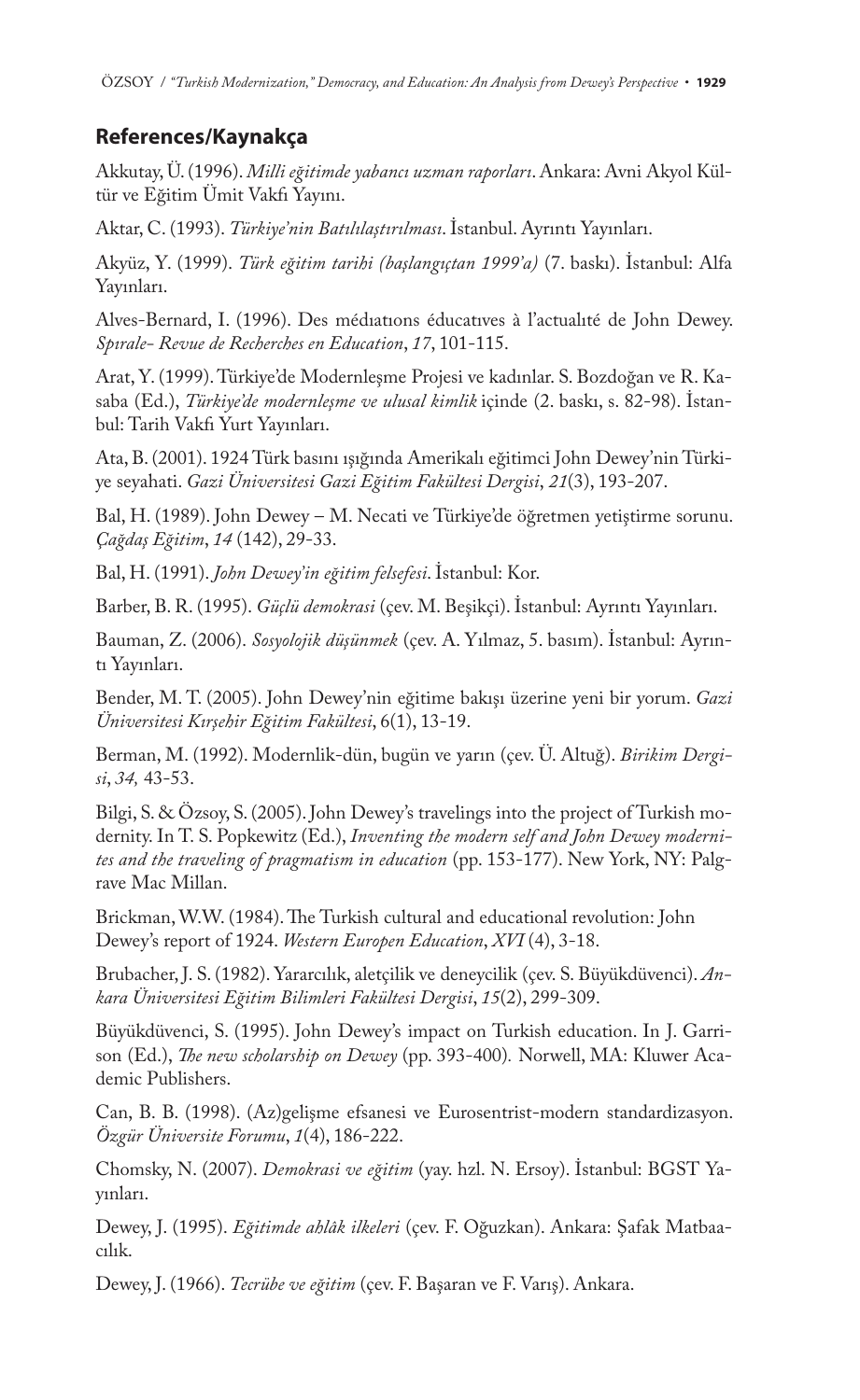Dewey, J. (1962). *Özgürlük ve kültür* (çev. V. Günyol). İstanbul: Çan Yayınları.

Dewey, J. (1939). *Türk maarifi hakkında rapor.* Ankara: Millî Eğitim Bakanlığı.

Dewey, J. (1996). *Demokrasi ve eğitim* (çev. M. S. Otaran). İstanbul: Başarı Yayınları.

Dewey J. (2003). *Reconstruction en philosophie.* Pau: Presses Universitaires de Pau/ Farrago.

Durgun, Ş. (1997). Tamamlanmamış bir proje: Modernleşme ya da demokratikleşmenin önündeki engeller. *Yeni Türkiye*, *17*, 41-48.

Eisenstadt, S. N. (1999). Kemalist yönetim ve modernleşme: Bazı karşılaştırmalı ve analitik görüşler (çev. M. Alakuş). J. M. Landau *(*Ed.), *Atatürk ve Türkiye'nin modernleşmesi* içinde (s. 19-37). İstanbul: İletişimYayınları.

Ercan, F. (1996). *Modernizm, kapitalizm ve azgelişmişlik.*İstanbul: Sorunsal Yayınevi.

Ergun, M. (1982). *Atatürk devri Türk eğitimi.* Ankara: A.Ü. DTCF Yayınları.

Ergun, D. (1987). *Sosyoloji ve eğitim.* Ankara: V Yayınları.

Eskicumalı, A. (2003). Eğitim ve toplumsal değişme: Türkiye'nin değişim sürecinde eğitimin rolü, 1923-1946. *Boğaziçi Üniversitesi Eğitim Dergisi*, *19*(2), 15-28.

Eastman, M. (1968). John Dewey'nin eğitim dünyasına hizmetleri (çev. İ. N. Özgür). *Kültür*, *13*(2), 20-22.

Giddens, A. (1994). *Modernliğin sonuçları* (çev. E. Kuşdil). İstanbul: Ayrıntı Yayınları.

Göle, N. (2002). Batı dışı modernlik: Kavram üzerine. U. Kocabaşoğlu (Ed.), *Modern Türkiye'de siyasî düşünce -modernleşme ve batıcılık-* içinde. (C. 3, s. 56-67). İstanbul: İletişim Yayınları.

İnsel, A. (1996). *Düzen ve kalkınma kıskacında Türkiye.* İstanbul: Ayrıntı Yayınları.

İnsel, A. (2002). *Türkiye toplumunun bunalımı* (4. baskı). İstanbul: Birikim Yayınları.

Karaömerlioğlu, A. (1998). Köy enstitüleri üzerine düşünceler. *Toplum ve Bilim*, *76*, 56-85.

Keyman, F. ve İçduygu, A. (1998). Türk modernleşmesi ve ulusal kimlik sorunu: Anayasal vatandaşlık ve demokratik açılım olasılığı. A. Ünsal (Ed.), *75. yılda tebaa'dan yurttaş'a doğru* içinde (s. 169-180). İstanbul: Tarih Vakfı Yayınları.

Kırby, F. (2000). *Türkiye'de köy enstitüleri* (yay. hzl. E. Tonguç, 2. baskı). Ankara: Güldikeni Yayınları.

Mardin, Ş. (2000). *Türk modernleşmesi -makaleler 4-* (drl. M. Türköne ve T Önder, 8. baskı)*.* İstanbul: İletişim Yayınları.

Ortaylı, İ. (2001). *İmparatorluğun en uzun yüzyılı.* İstanbul: İletişim Yayınları.

Nişancı, E. (2001). *Geleneksel patrimonyalizmden modern neo-patrimonyalizme bir modernleşme denemesi.* İstanbul: Haliç Üniversitesi.

Öğün, S. S. (1995). *Modernleşme, milliyetçilik ve Türkiye.* İstanbul: Bağlam Yayınları.

Özsoy, S. (2004a). Eğitim hakkı: Kendi dilini bulamamış bir söylem. *Eğitim Bilim Toplum*, *2*(6), 58-83.

Özsoy, S. (2004b). 'Demokrasi eğitimi'nin imkânsızlığı üzerine. *Uluslararası Demokrasi Eğitimi Sempozyumu (20-21 Mayıs 2004) bildiriler kitabı* içinde (s. 150-161 ).Çanakkale: Onsekiz Mart Üniversitesi.